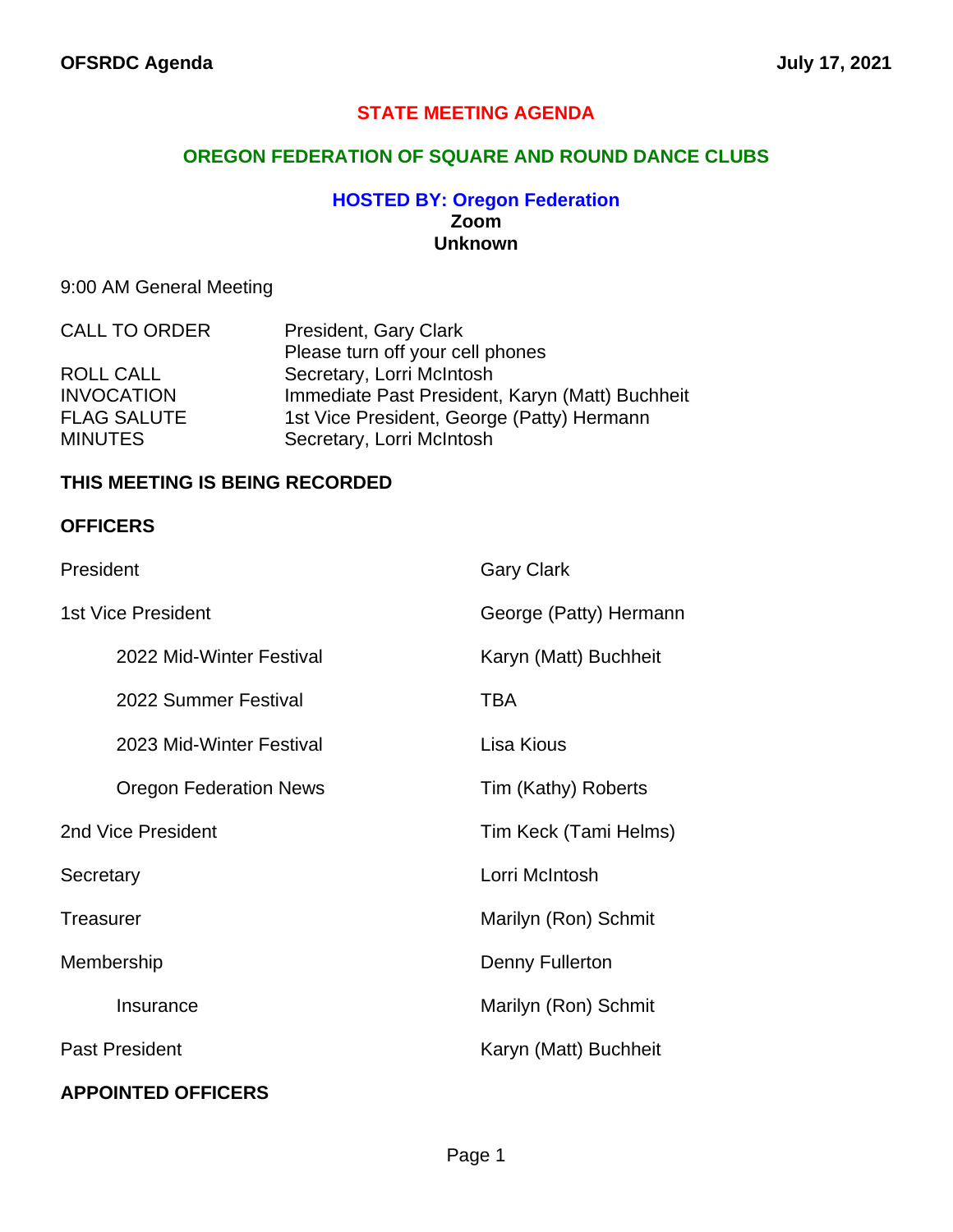## **OFSRDC Agenda July 17, 2021**

| Parliamentatian             | Tim (Kathy) Roberts                |
|-----------------------------|------------------------------------|
| <b>Education/Publicity</b>  | Kathy (Tim) Roberts                |
| Historian                   | Marilyn (Ron) Schmit               |
| <b>COMMITTEE CHAIRS</b>     |                                    |
| Licensing                   | <b>Ralph Lambert</b>               |
| <b>Youth Activities</b>     | <b>Thomas Buchheit</b>             |
| <b>ORDTA</b>                | Tami Helms (Tim Keck)              |
| <b>Round Dance Sreening</b> | Tami Helms (Tim Keck)              |
| <b>Caller Liaison</b>       | <b>Terry Halley (Betty Chipps)</b> |
| Webmaster                   | Tim (Kathy) Roberts                |
| <b>State Fair</b>           | Marilyn (Ron) Schmit               |
| <b>Background Check</b>     | Tim (Kathy) Roberts                |

### **OLD BUSINESS**

| А. | Summer Festival 2022 and beyond |  |
|----|---------------------------------|--|
|----|---------------------------------|--|

- B. Motion (tabled) to have online voting
- C.

## **RECESS**

### **NEW BUSINESS**

A.

## **DELEGATES**

| <b>Blue Mountains Council</b> | David (Sally) Stutzman |
|-------------------------------|------------------------|
| <b>Central Oregon Council</b> | Joyce Welton           |
| <b>Emerald Empire Council</b> | Zola (Ray) Jones       |